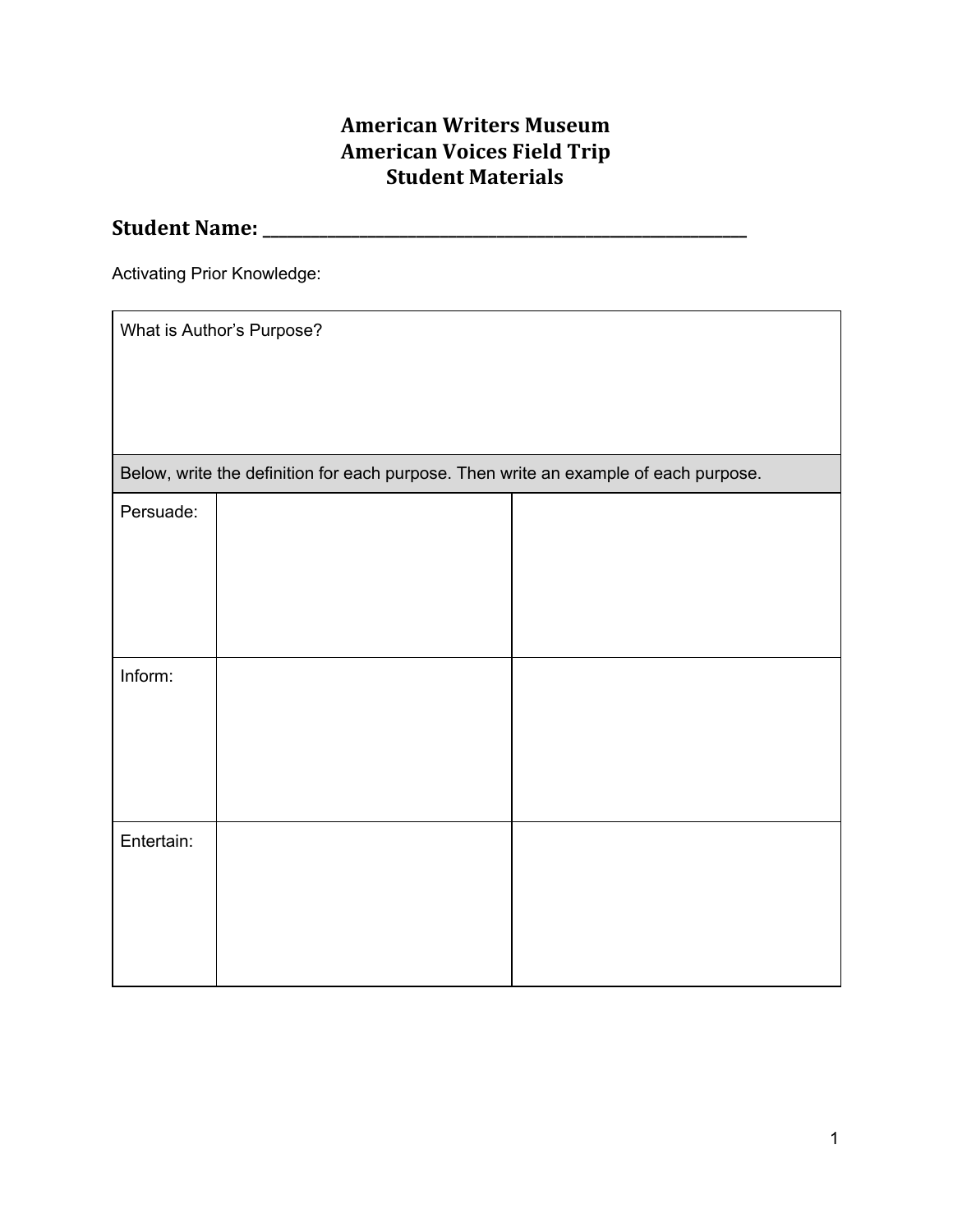# **Guided Exploration of the Museum Instructions:**

Today you will be guided through the museum. We encourage you to take your time and read through pieces that you find interesting: poems, biographies, etc. Feel free to engage in the kiosks or activities provided. Throughout all of this you will also need to:

- **1. Complete the Author's Purpose Chart:** Every writer writes for a reason. As you explore the museum and learn about many authors, begin to determine what purpose they have for writing. Search for an author for each type: persuade, inform, and entertain. Write down evidence that helped you determine which type: quotation from a text, example of what they wrote, or from reading the anecdotal notes on the author.
- **2. Personal Word Waterfall:** Great writers will brainstorm before writing. Developing a list of words or phrases that have stood out to you can be one way of brainstorming. As you explore the museum, write down words or phrases that you like, find meaning or connection with, intrigue you, etc. By the end of your exploration, you will have a waterfall of words that you can use to write a story or poem.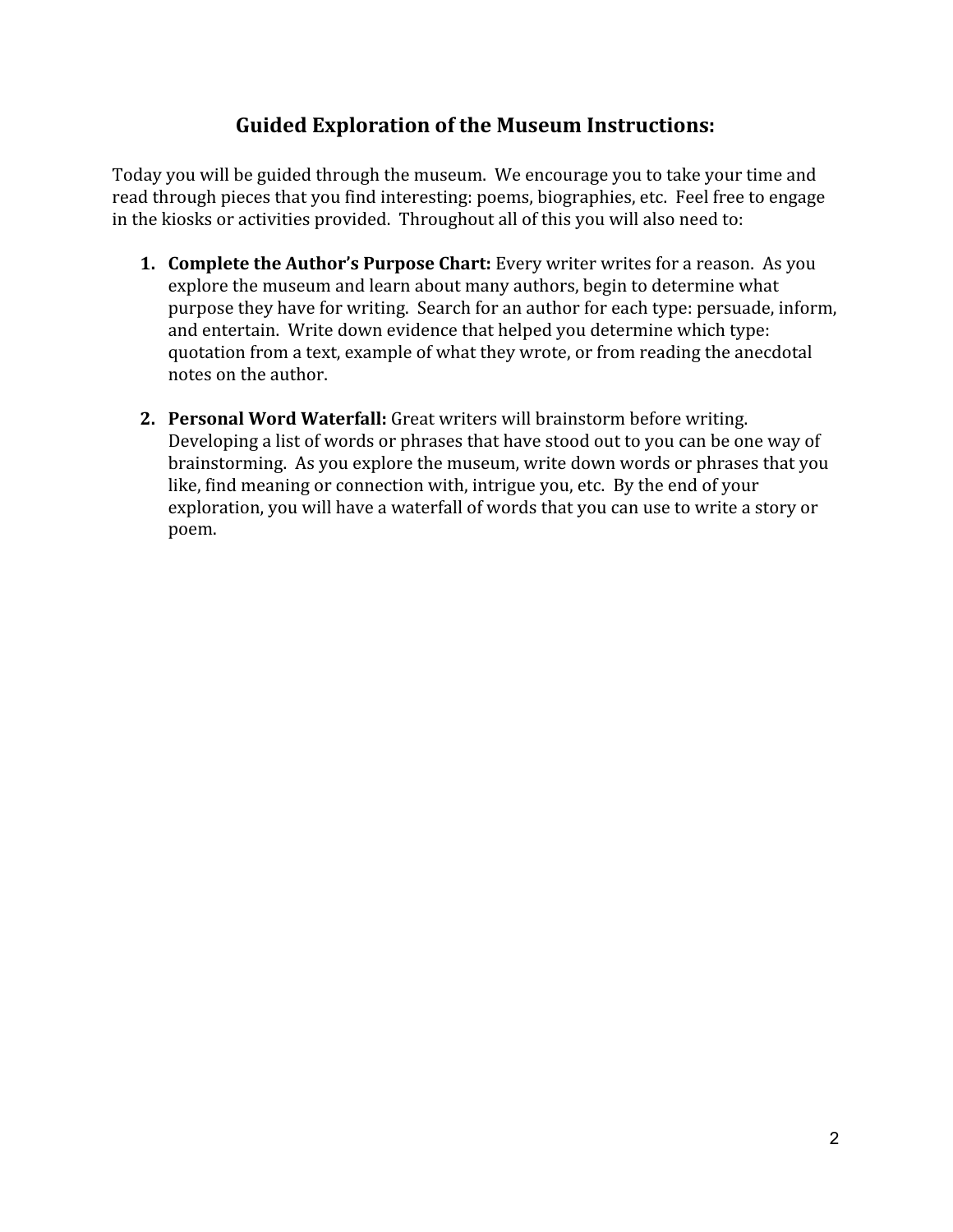## **Author's Purpose Chart**

As you explore the museum and learn about many authors, begin to determine what purpose they have for writing. Search for an author for each type: persuade, inform, and entertain. Refer back to your notes about what each of those is. Write down evidence that helped you determine which type: quotation from a text, example of what they wrote, or from reading the anecdotal notes on the author.

|            | Author: Who uses this purpose? | Evidence: How did you know? |
|------------|--------------------------------|-----------------------------|
| Persuade:  |                                |                             |
|            |                                |                             |
|            |                                |                             |
|            |                                |                             |
|            |                                |                             |
|            |                                |                             |
| Inform:    |                                |                             |
|            |                                |                             |
|            |                                |                             |
|            |                                |                             |
|            |                                |                             |
|            |                                |                             |
| Entertain: |                                |                             |
|            |                                |                             |
|            |                                |                             |
|            |                                |                             |
|            |                                |                             |
|            |                                |                             |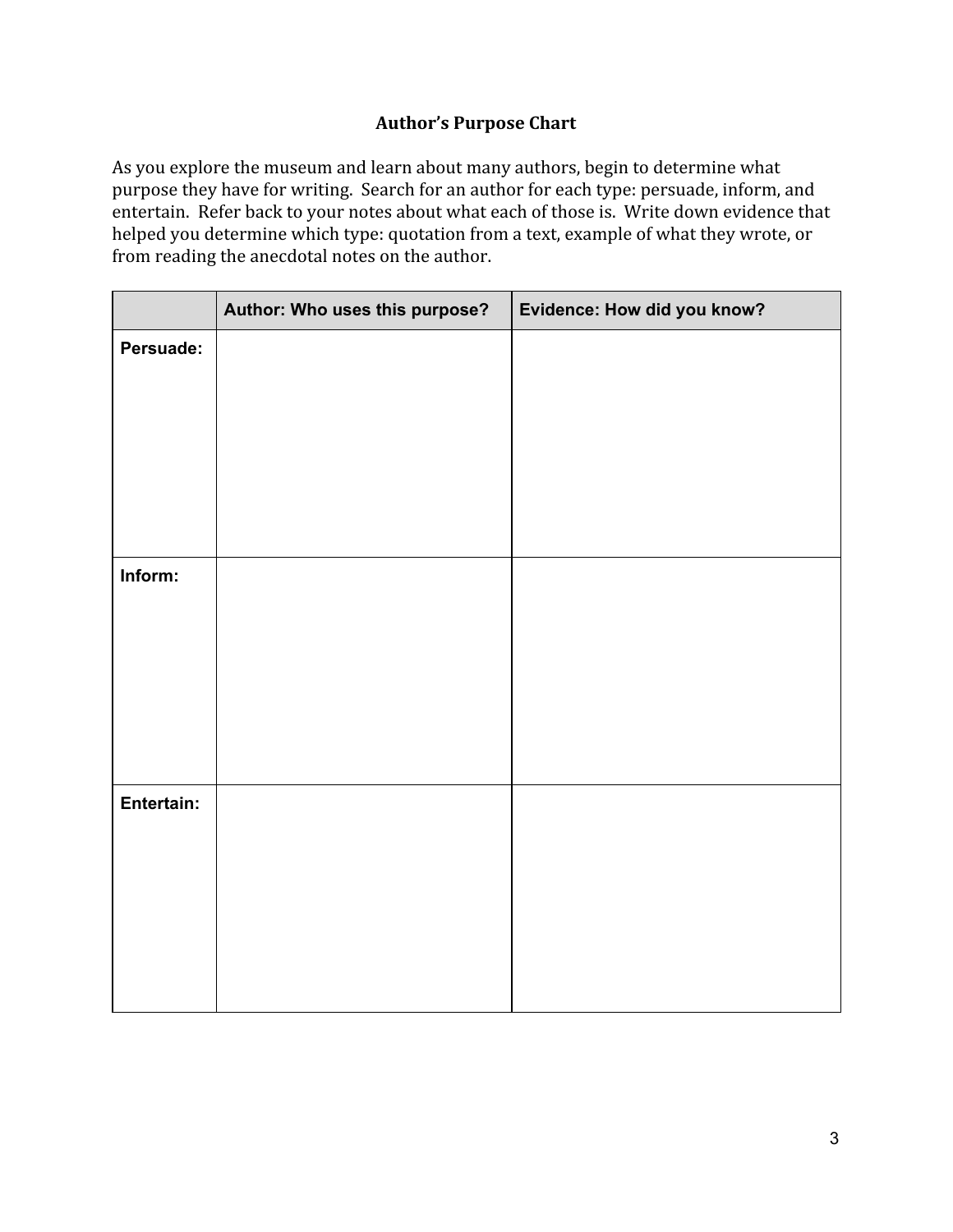## **Personal Word Waterfall:**

As you explore the museum, write down words or phrases that you like, find meaning or connection with, intrigue you, etc. By the end of your exploration, you will have a waterfall of words that you can use to write a story or poem.

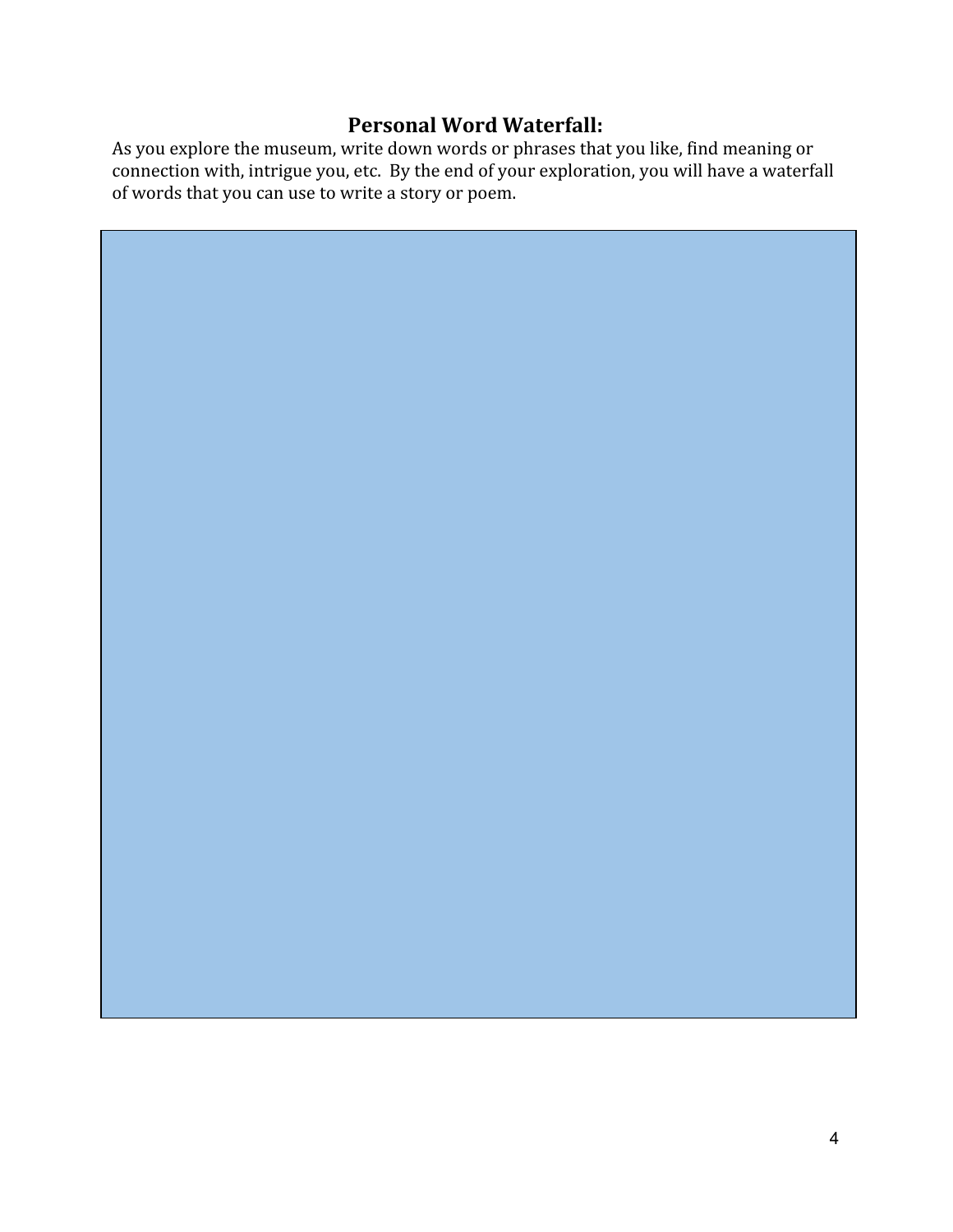Below are 16 of the more than 300 writers highlighted in the museum. See if you can write a note(s) about each author! You can find all the information you need in the **American Voices** exhibit.

| Anne Bradstreet                   | Phillis Wheatley        | <b>William Apess</b>    | <b>Frederick Douglass</b>     |
|-----------------------------------|-------------------------|-------------------------|-------------------------------|
| Maria Ruiz de<br><b>Burton</b>    | Ida B Wells             | James Weldon<br>Johnson | Jack London                   |
| <b>William Carlos</b><br>Williams | E.B White               | John Steinbeck          | Margaret Wise<br><b>Brown</b> |
| Ralph Ellison                     | <b>Gwendolyn Brooks</b> | Flannery O'Connor       | Oscar Hijuelos                |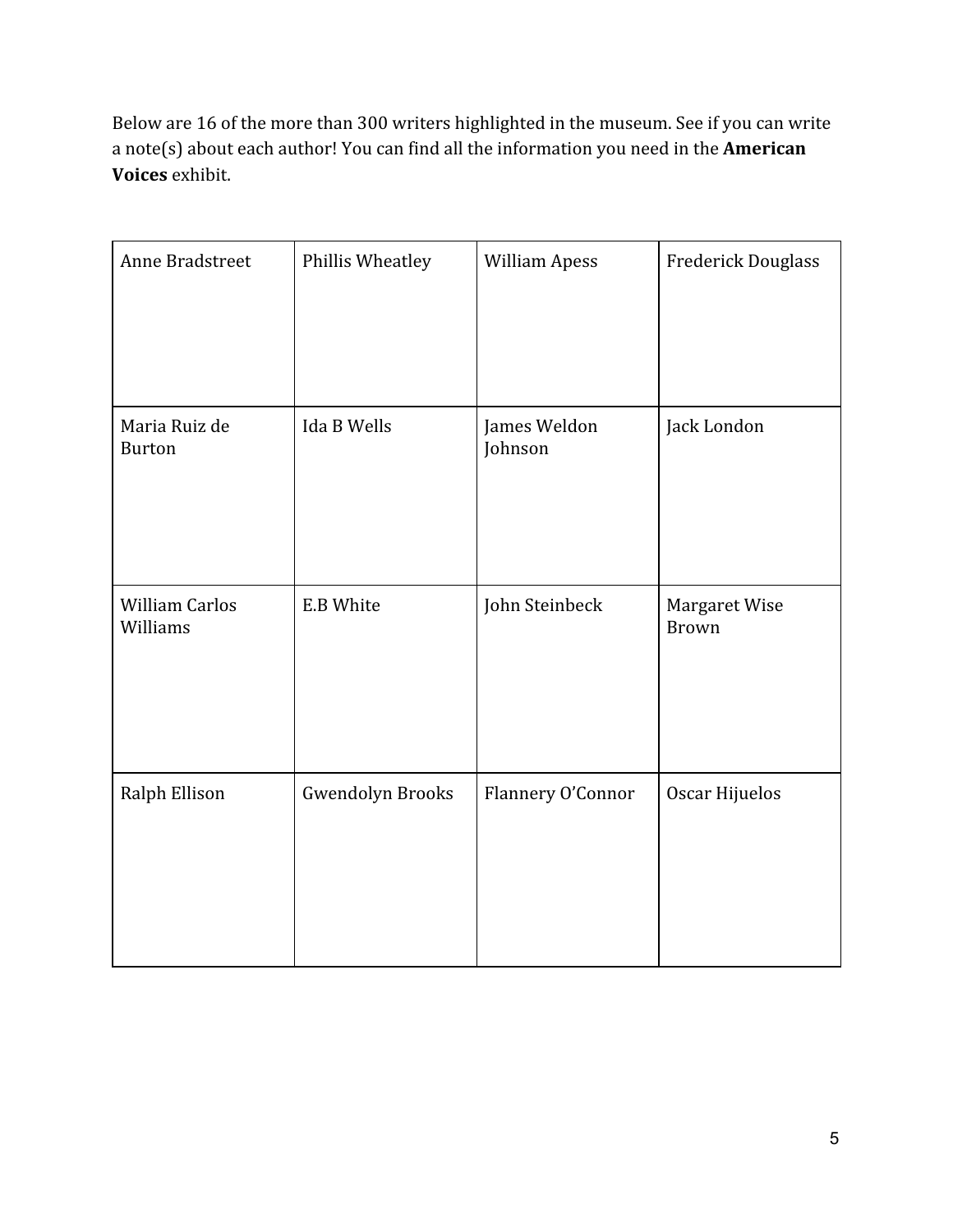# **CHICAGO WRITERS: Visionaries and Troublemakers**

Find the answers to the clues below on the panels and the interactive map in **CHICAGO GALLERY** to fill in the crossword puzzle. Writers are referred to by their last names only.



### **Hint: The names of the eras on the map are on the top in yellow.**

### **Across**

2. Who "gave voice to the American Indian diaspora in Chicago?"

6. The Organization of Black American Culture is still prevalent today. Which era saw its formation?

- 9. The NBC Studio was located in the Merchandise Mart during this era
- 11: First best-seller written by an African American
- 13. Journalist whose favorite haunt was the Billy Goat Tavern
- 14. Film critic Ebert partnered with
- 15. The Newberry Library revived the Chicago Bughouse Square tradition in this era